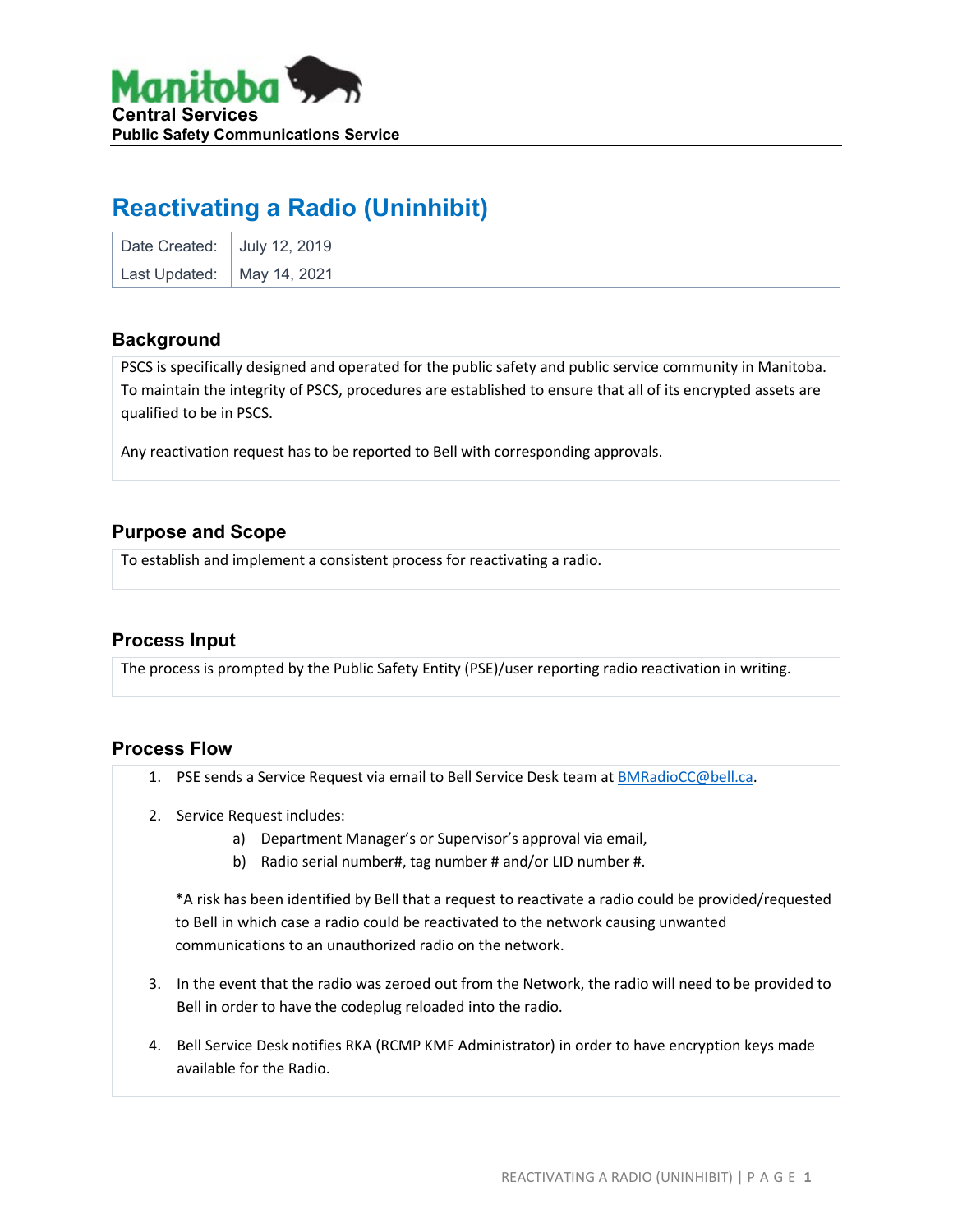- 5. Bell Service Desk creates a task to the RCAP (Radio Codeplug and Provisioning) team in order to re-authenticate the radio to the network.
- 6. RCAP team re-enables the radio onto the network and notifies the Bell Service Desk.
- 7. RKA reassigns the radio to the correct user profile.
- 8. Encryption Keys will be pushed via over the air rekeying (OTAR).
- 9. Radio Operator may also need to complete the OTAR from the menu options on the radio.
- 10. Bell Service Desk updates equipment record from lost to active capturing the now known location of the radio.
- 11. PSE accepts and verifies radio is reactivated.